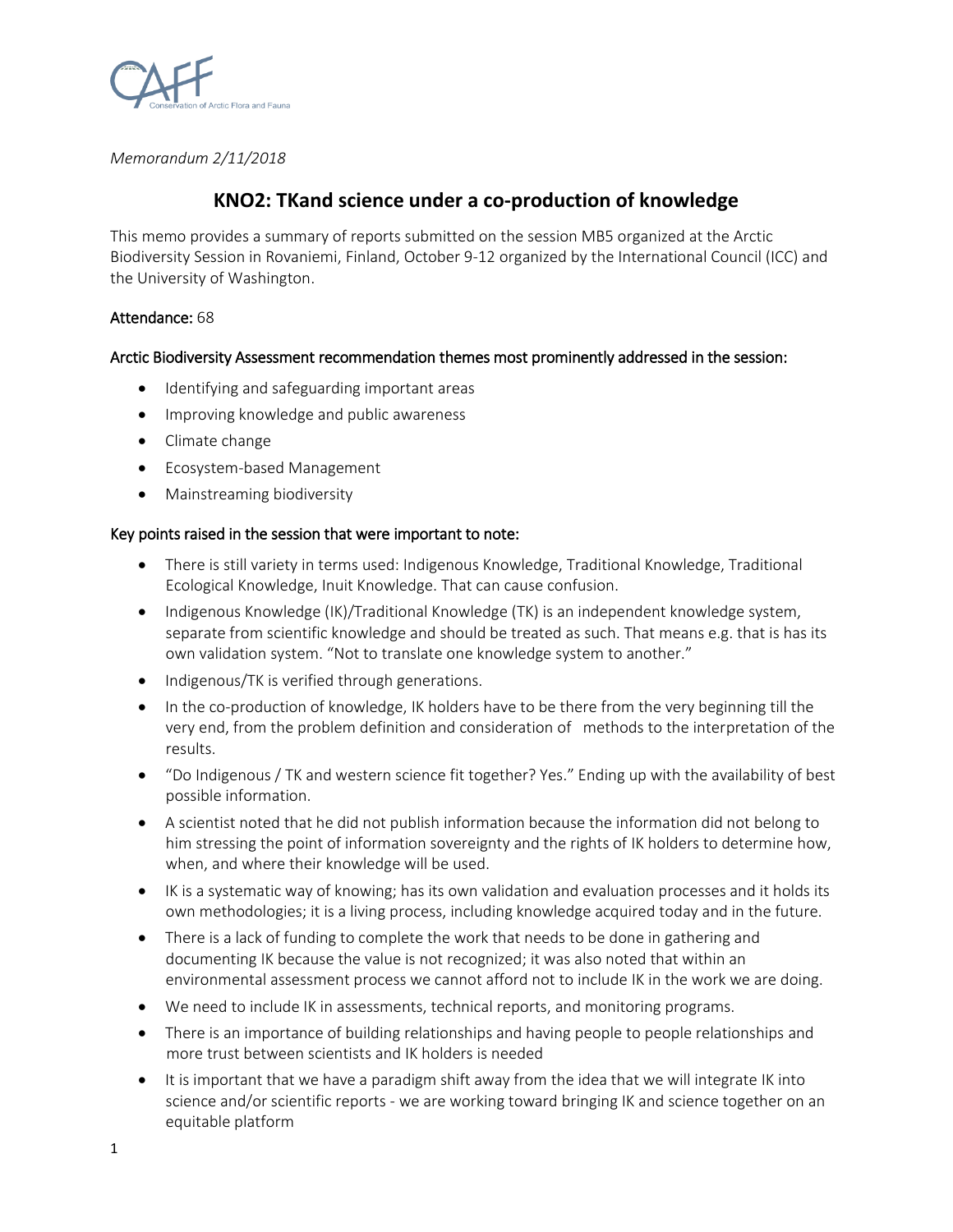

- The work does not have value [or enough value/robustness] if the Indigenous community and their knowledge is not involved
- The practicality of implementation requires IK holder involvement at every stage of work from inception, through the collection, and analysis
- It is okay to make mistakes within a co-production of knowledge approach; this requires those involved to continuously evaluate the process and question if the approach can be improved
- Conservation planning is greatly improved by engaging Indigenous communities in a coproduction of knowledge, ensuring an evidence-based and Indigenous driven process.
- Co-production of knowledge in the conservation planning process aids in overcoming the research implementation gap, decision complacency, and policy relevance
- IK is harder to access because its value is not being recognized funding and time is needed to bring forward this important knowledge. Industry examples were provided that demonstrated active involvement of IK holders

### Recommendations/actions identified for how to deal with the issues raised in the session:

- You have to know the Indigenous institutions and organizations to begin with in order to reach for Indigenous / traditional knowledge. That is first of all how you can find the Indigenous / TK holders.
- In reaching out for Indigenous / TK you need to invest time. "You need to talk and listen a lot before you even start" (e.g. an Environmental Impact Assessment).
- Indigenous / TK holders own their own knowledge. It cannot just be pulled out from them.
- Indigenous / TK is important also in conservation planning. Why? The best available information is needed also there. Conservation has impacts on people and human dimension has often been neglected in conservation planning.
- A lot of work is being done by Indigenous organizations and communities that should be brought forward and included in Arctic Council work
- Trust and Respect is needed to ensure a co-production of knowledge. Equity needs to be actively worked towards in order to build a co-production of knowledge approach
- IK holders need to be involved in all steps from the very beginning including the scoping process.
- Work toward empowering communities and letting Indigenous Peoples questions and needs should be addressed
- There is a need for equitable involvement of IK in assessment, reports, and decision making

#### Take home message from the session:

- It's a question about recognizing different knowledge systems. It's a question about utilizing the best possible knowledge. That can be scientific, Indigenous or many times both. Coproduction of knowledge is possible and can be achieved through trust, respect and true dialogue.
- Bringing together IK and science under a co-production of knowledge requires equity and combines epistemologies and methodologies to develop a collective understanding. To implement a co-production approach there is a need to include IK holders from the very beginning, from the scoping stage, through analysis. Assessments, technical reports, decision